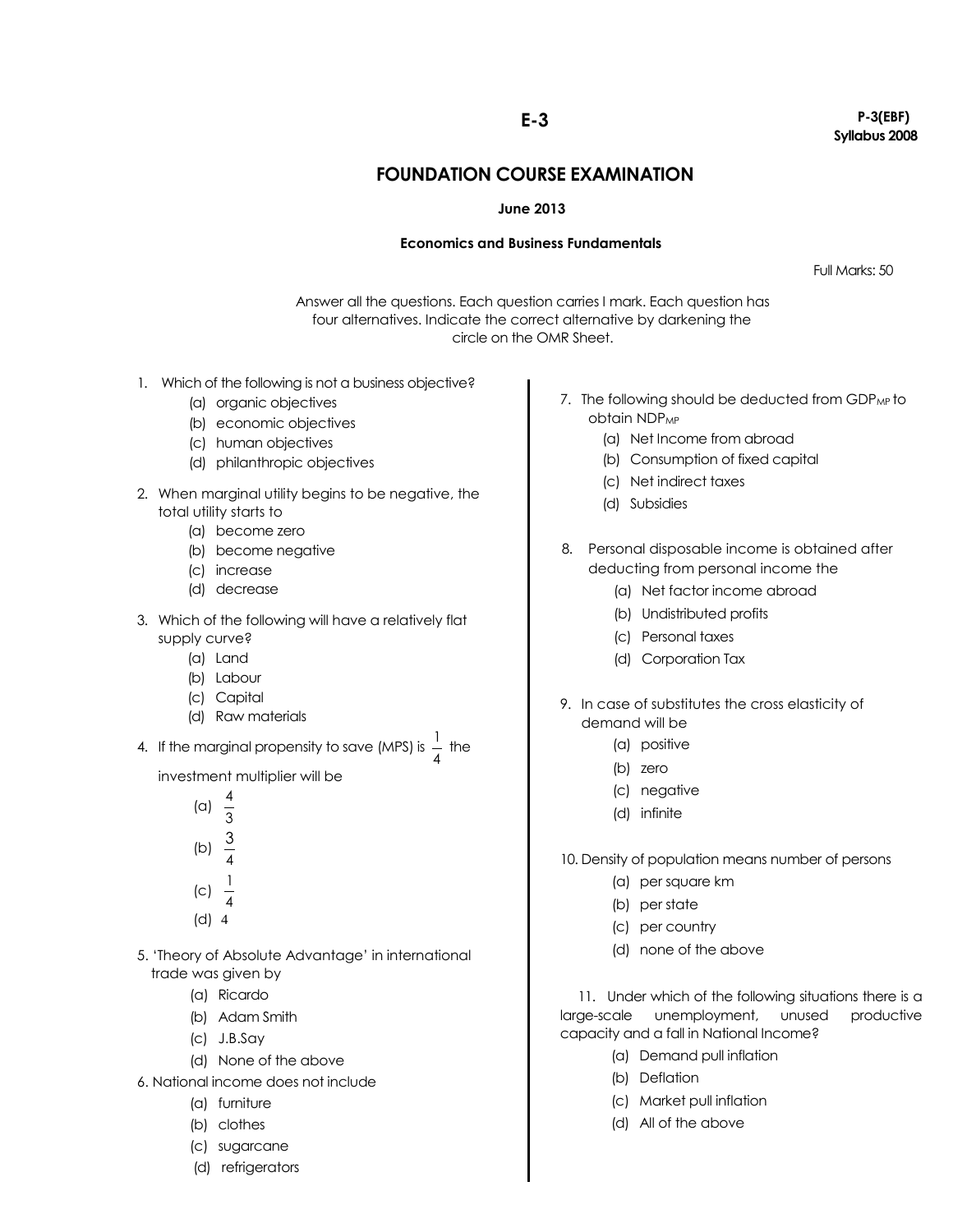- 12. If a person is engaged in a job but his productivity is zero, the situation is termed as
	- (a) under employment
	- (b) seasonal unemployment
	- (c) structural unemployment
	- (d) disguised unemployment
- 13. High growth of population is caused by
	- (a) High Birth Rate and High Death Rate
	- (b) High Birth Rate and Low Death Rate
	- (c) Low Birth Rate and High Death Rate
	- (d) Low Birth Rate and Low Death Rate
- 14. Economic integration of an economy with other economies of the world is known as
	- (a) Liberalisation
	- (b) Globalisation
	- (c) Privatisation
	- (d) Economic Freedom
- 15. Which of the following is a demerit of Deficit Financing?
	- (a) It adds to resource mobilization
	- (b) It may lead to inflation
	- (c) Promotes employment
	- (d) All of the above
- 16. Cash Reserve Ratio is defined as
	- (a) Cash which commercial banks have to keep with themselves
	- (b) Cash which a bank has to transfer to its branches
	- (c) Percentage of time and demand liabilities which a commercial bank has to keep in cash with the Central Bank
	- (d) Ratio of credit to currency
- 17. Which of the following is not a tool of quantitative credit control?
	- (a) Bank Rate Policy
	- (b) Moral Suasion
	- (c) Open Market Operations
	- (d) Variable Reserve Ratio
- 18. Which of the following is not an objective of the monetary policy?
	- (a) Acceleration of economic growth
	- (b) Generation of employment
	- (c) Supervision of commercial banks
	- (d) Price stability
- 19. Statutory Liquidity Ratio means
	- (a) Liquidity with a commercial bank
	- (b) Ratio of liquidity to assets
	- (c) Ratio of liquidity to deposits
	- (d) Percentage of time and demand liabilities a commercial bank has to maintain with itself in liquid form
- 20. To contain inflation the RBI should
	- (a) increase CRR and decrease SLR
	- (b) increase CRR and increase SLR
	- (c) decrease CRR and increase SLR
	- (d) decrease both CRR and SLR
- 21. During depression the RBI should
	- (a) decrease the bank rate
	- (b) sell Government securities in open market
	- (c) increase CRR
	- (d) increase margin requirements
- 22. Commercial banks were nationalized to check
	- (a) Urban-orientation
	- (b) Neglect of agriculture and small business
	- (c) Misuse of funds by directors
	- (d) All of the above
- 23. A private limited company which is subsidiary of
	- a public limited company is treated as
	- (a) Private Limited Company
	- (b) Public Limited Company
	- (c) Public Sector Company
	- (d) A Government Company
- 24. Which of the following clauses of the Memorandum of Association of a company is not alterable?
	- (a) Object clause
	- (b) Capital clause
	- (c) Association clause
	- (d) Name clause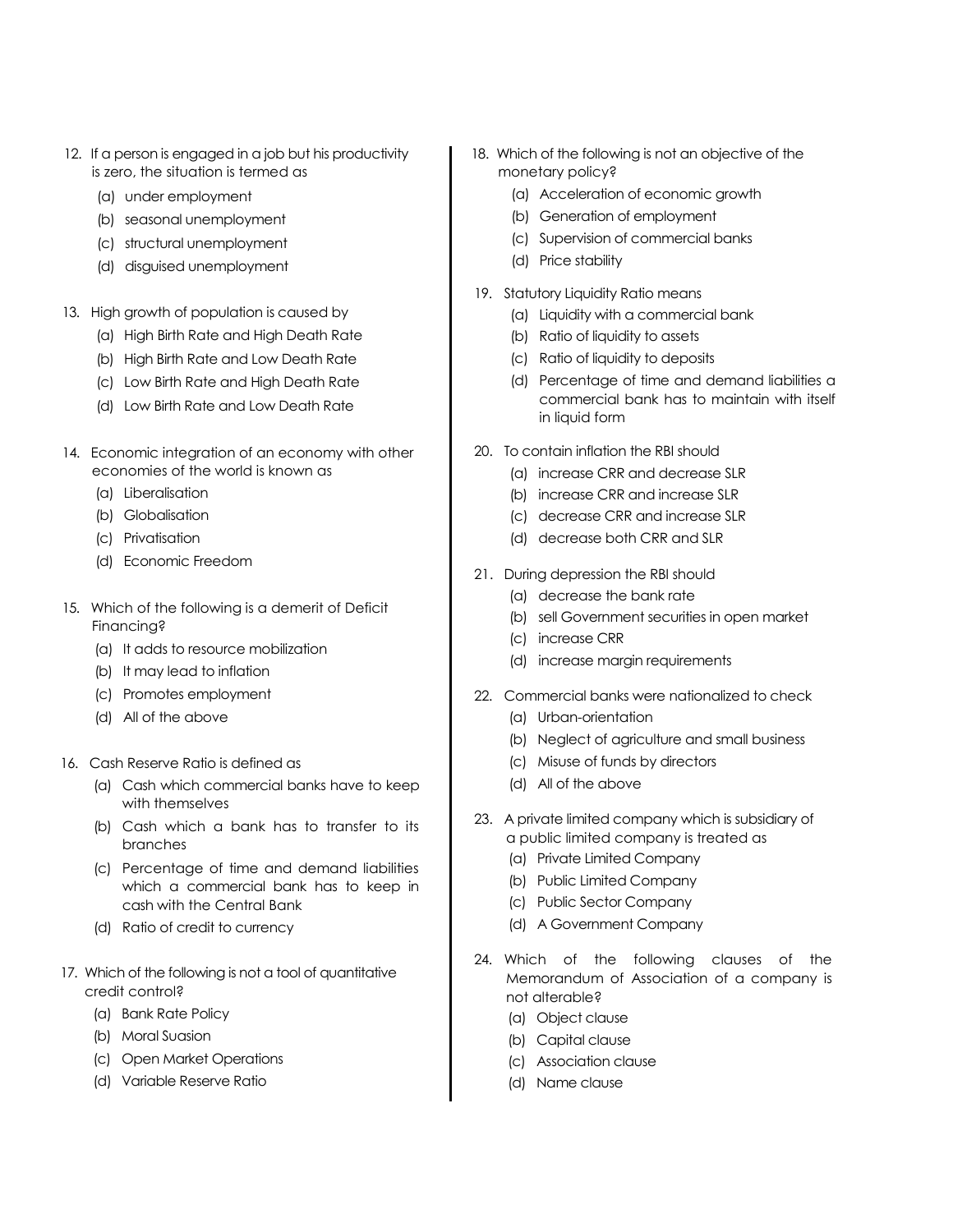- 25. The marginal tax rates of a progressive tax
	- (a) rise with income
	- (b) do not change with income
	- (c) fall with income
	- (d) first rise and then fall with income
- 26. The ability-to-pay principle is best illustrated by which of the following taxes or fees?
	- (a) An automobile registration fee based on the weight of the car
	- (b) An automobile registration fee based on the value of the car
	- (c) A toll charged to drive on beaches
	- (d) The flat  $\bar{\tau}$  1000 tax imposed on everyone who works in a Metro City
- 27. Foreign company is
	- (a) a company incorporated outside India
	- (b) a Transnational company
	- (c) not a company in India as per the Companies Act 1956
	- (d) British company
- 28. Economists are concerned with
	- (a) explicit costs only
	- (b) implicit costs only
	- (c) both (a) and (b)
	- (d) accounting costs only
- 29. Arbitrage is the business
	- (a) of buying securities in one market and selling them in another market
	- (b) of buying securities
	- (c) of selling securities
	- (d) none of the above
- 30. Listing of securities ensures
	- (a) dissemination of information
	- (b) liquidity
	- (c) regular valuation
	- (d) all of the above
- 31. Which of the following is the true test of partnership?
	- (a) Profit/loss sharing
	- (b) Communality of interest
	- (c) Mutual agency
	- (d) All of the above
- 32. The characteristics of a business letter should be
	- (a) clarity
	- (b) courtesy
	- (c) well planned
	- (d) all of the above
- 33. Cannon of convenience should be the feature of
	- (a) Taxation System
	- (b) Costing System
	- (c) Transfer Pricing
	- (d) Monetary Policy
- 34. In which stage of demographic transition India stands?
	- (a) First Stage
	- (b) Second Stage
	- (c) Third Stage
	- (d) Fourth Stage
- 35. Which one of the following is a speculator in the stock market?
	- (a) Bull
	- (b) Bear
	- (c) Lame duck
	- (d) All of the above
- 36. A member of the company is
	- (a) The Co-owner of the company
	- (b) The Co-owner of the assets of the company
	- (c) Subordinate to directors
	- (d) Employee of the company
- 37. Of the following whose scope is wider?
	- (a) Industry
	- (b) Business
	- (c) Trade
	- (d) Commerce
- 38. The Maximum number of partners in a partnership firm is
	- $(a)$  2
	- (b) 20
	- (c) 15
	- (d) 50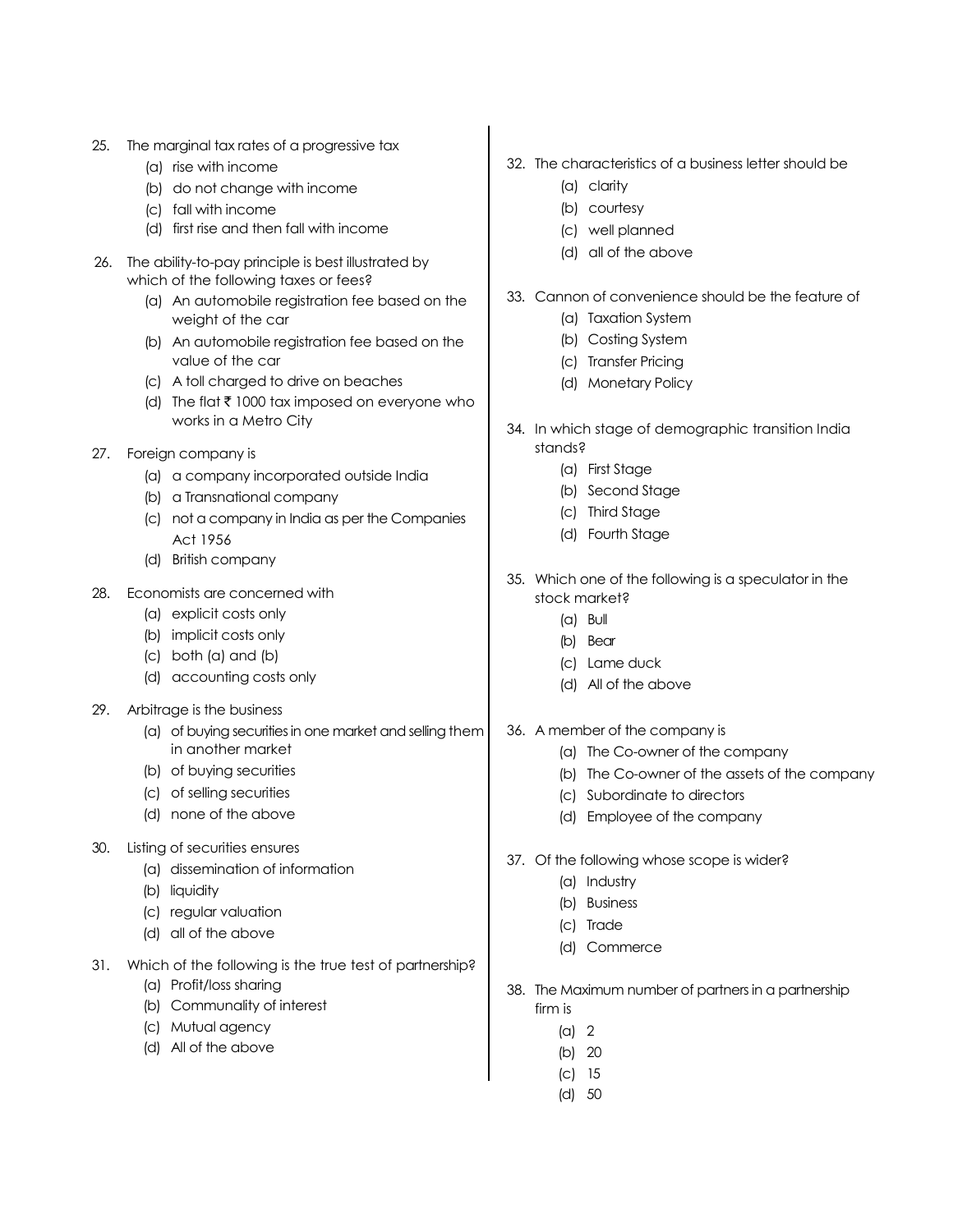- 39. A proxy is
	- (a) a member"s authorised agent
	- (b) a term applied to instrument appointing proxy
	- (c) both (a) and (b)
	- (d) neither (a) nor (b)
- 40. With reference to Business Objectives, the Key Result Area Techniques were suggested by
	- (a) Peter F. Drucker
	- (b) Henry Fayol
	- (c) F.W.Taylor
	- (d) J.M. Keynes
- 41. First Annual General Meeting of a company must be held within
	- (a) 18 months of commencement of business
	- (b) 18 months of incorporation
	- (c) 18 months of filing the prospectus with ROC
	- (d) 18 months of holding statutory meeting
- 42. Which of the following is not a feature of a Co-operative Society?
	- (a) The membership is open to all freely and voluntarily
	- (b) equal voting right to each member
	- (c) profit maximization
	- (d) democratic Management
- 43. Which of the following is the fastest way of communication?
	- (a) E-mail
	- (b) Fax
	- (c) SMS through cell phone
	- (d) Telegram
- 44. A minor can be admitted to the partnership firm
	- (a) for the benefits of partnership with the consent of all the existing partners
	- (b) the firm is existing one
	- (c) both (a) and (b)
	- (d) none of the above
- 45. In the case of a straight-line demand curve meeting the two axes, the price-elasticity of demand at the mid-point of the line would be
	- (a) 0
	- (b) 1
	- (c) 1.5
	- (d) 2
- 46. In the case of inferior goods, the income elasticity of demand is
	- (a) positive
	- (b) zero
	- (c) negative
	- (d) infinite
- 47. Elasticity of supply refers to the degree of responsiveness of supply of a goods to change in its
	- (a) demand
	- (b) price
	- (c) cost of production
	- (d) state of technology
- 48. The law of demand enumerates that
	- (a) increase in quantity demanded results in increase in price
	- (b) increase in price results in decrease in quantity demanded
	- (c) decrease in demand results in decrease in price
	- (d) both (b) and (c)
- 49. A firm's average fixed cost is  $\bar{\tau}$  20 at 6 units of output. What will it be at 4 units of output?
	- $(a)$  ₹60
	- (b) ₹ 30
	- $(c)$  ₹40
	- (d) ₹20
- 50. Which is the first order condition for the firm's profit to be maximum?
	- (a)  $AC = MR$
	- (b)  $MC = MR$
	- $|C|$  MR = AR
	- (d) AC=AR